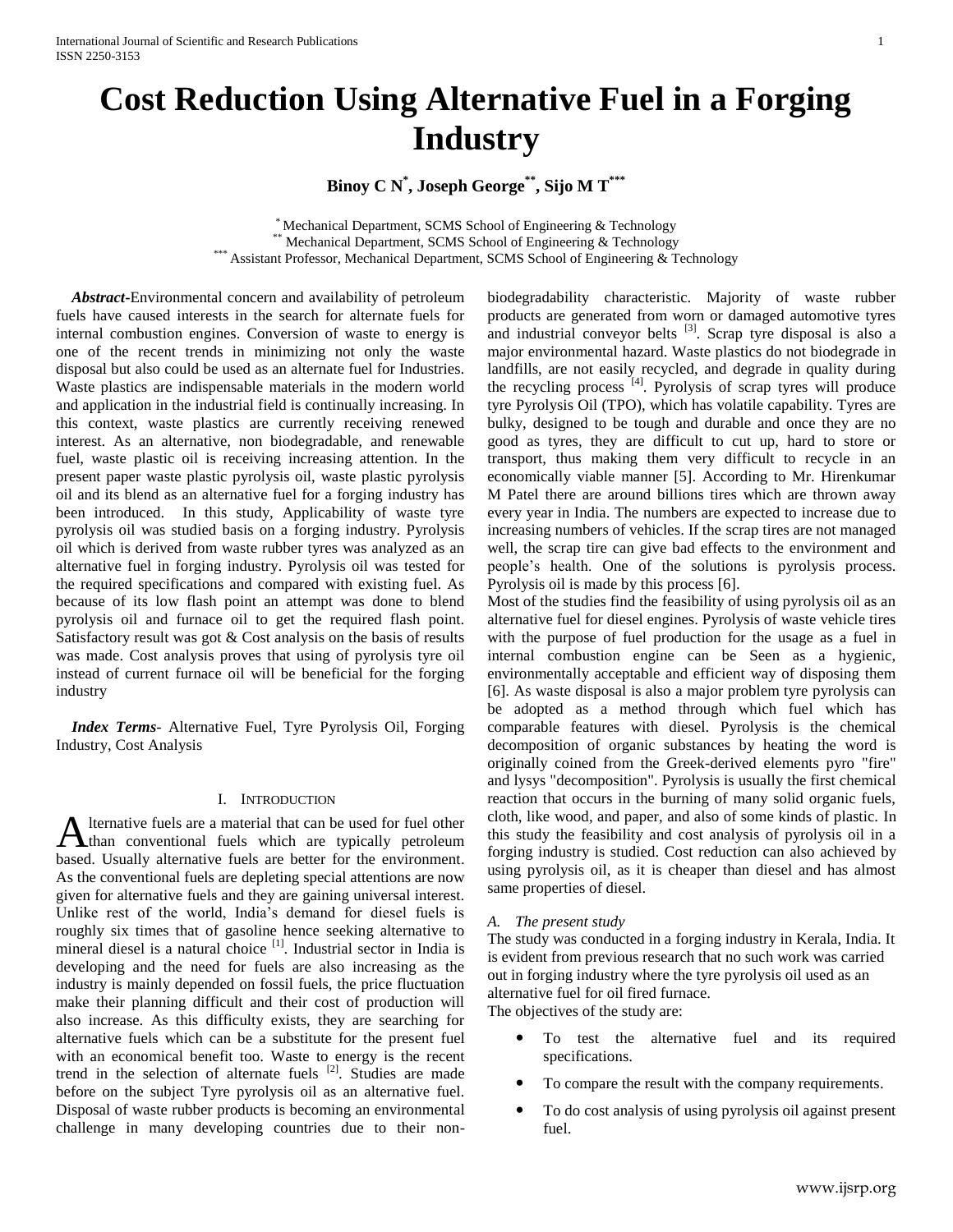## II. IDENTIFY, RESEARCH AND COLLECT IDEA

#### *A. Description of case study plant*

This study was carried out at an integrated forging unit located in India. The case study plant is a public sector undertaking under the Government of Kerala, India. There are approximately 500 employees working at 10 departments of the plant. The firm cater to a wide range of Industries. Complex & high precision aerospace forgings, specialised forgings for defence, heavy forgings for commercial vehicles, railways and other components for automobiles etc. Presently the firm deals with Brahmos missile projects also.

### *B. Description of subject*

Due to the change in the crude oil price in global market the fuel price is increasing almost every month. These fluctuations are giving a future forecast that the price will increase to the higher side. Presently the industry uses High Speed Diesel (HSD) for heat treatment and Furnace Oil (FO) in oil fired furnace for heating billets. Uncertainty in fuel price in the present scenario makes firms planning difficult and leads to increase the overall production cost. The firm needs 80-90 kilolitres of furnace oil and 30-40 kilolitres of high speed diesel per month. From the



Figure 1 Fuel price in the year 2013 (April- September)





Figure 2 Amount spent for fuel

increase per liter is more than 10 Rs. Bearing this drastic increase in fuel price made the company's profit became questionable and proper planning affected due to this. Cost spent by the company is shown below. From the figure it's clear that the amount spent on fuel is increasing year by year. By using simple exponential smoothing the amount for the year 2012-2013 was forecasted as 574.22 Lakhs. Smoothing factor taken as 0.9 based on the data study. From 2008 to 2012 there is 38% increase in the amount spent for the fuel. Here the feasibility of pyrolysis oil which can be a substitute was studied. To bring down the cost and thereby enhancing the profit alternative fuel can be introduced.

# *C. Tyre Pyrolysis Oil*

Pyrolysis is the thermal decomposition at higher temperatures in an inert atmosphere. It is derived by slow pyrolysis of waste rubber products such as tyres. In a a slow pyrolysis process, the rubber containing material is heated in an oxygen free reactor at high temperatures. The resulting gases are condensed into liquid to form tyre pyrolysis oil (TPO). The oil derived from pyrolysis of rubber has been known as a material with excellent and consistent fuel properties with a high calorific value. It may be used directly as fuel or blended with other fuels. Pyrolysis of 1 ton tyre will give 420 liters of tyre oil, 150 kg of steel wire, 270 kg of carbon black.( consuming 52 liters of diesel ).

## *D. Properties*

Pyrolysis Tyre Oil was tested in Silver Assay Lab, Salem for the parameters testing. The analysis was based upon a quantity of 500 ml of pyrolysis oil. The parameters were Total Ash, Gross Calorific Value (on dry basis), Viscosity, Specific Gravity, Moisture, Carbon, Hydrogen, Nitrogen, Sulphur, Oxygen and Flash point. The results of the tests are given below.

| <b>PARAMETERS</b>           | <b>RESULTS</b>      |
|-----------------------------|---------------------|
| <b>Total Ash</b>            | 0.01%               |
| Gross Calorific Value       | 10920 Kcal/Kg       |
| Viscosity at $40^{\circ}$ C | 3.23 cSt            |
| Specific Gravity            | $0.92$ gm/cc        |
| Moisture                    | 0.75%               |
| Carbon                      | 87.2%               |
| Hydrogen                    | 12.5%               |
| Nitrogen                    | 0.12%               |
| Sulphur                     | 0.08%               |
| Oxygen                      | 0.10%               |
| <b>Flash Point</b>          | $<$ 32 $^{\circ}$ C |

Table 1 TPO Properties

## *E. Comparison*

The main parameters required by the fuel as per the firm is Gross Calorific Value, Viscosity, Specific gravity, Moisture, Ash, Flash point & Sulphur. The comparison is given in table 2. From the comparison it's clear that it has the parameters better than the presently using furnace oil and high speed diesel oil. It has high gross calorific value, low viscosity, comparable specific gravity, water content percentage is less than furnace oil, Ash percentage is less, flash point is less, and sulphur content percentage is the lowest.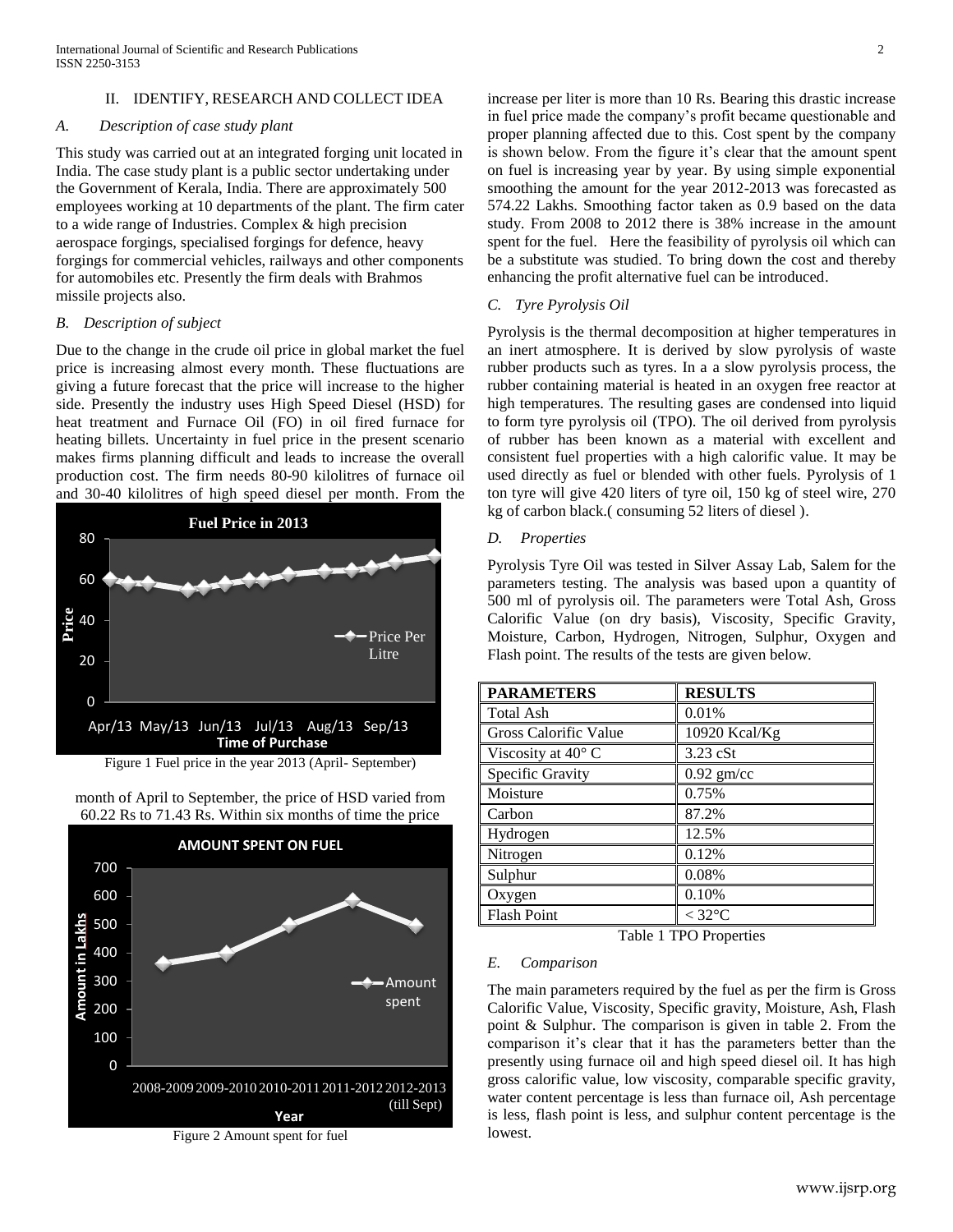## *F. Problem*

Though all other factors were acceptable for the firm, the firm made a stand that they cannot follow the pyrolysis oil cost reduction. The problem with pure pyrolysis oil observed was its low flashpoint. The firm concluded that it will be a threat to safety of the firm

## III. EXPERIMENTAL STUDIES AND FINDINGS

In order to solve the problem an attempt was made to blend furnace oil and tyre pyrolysis oil in an expectation to get a higher flash point.

## *A. Experiment*

Experiment was conducted for testing flash and fire point testing using Cleaveland apparatus. First the samples were made of 0%, 25%, 50%, 75%, 100% mix of TPO in FO. Samples were collected from Mandakan Energy products (TPO) and Indian Oil Corporation (FO)

| Blending     | : Tyre Pyrolysis oil & Furnace oil            |
|--------------|-----------------------------------------------|
| Mixing ratio | $: 0\%$ , 25%, 50%, 75%, 100%-mix of TPO      |
| Place        | : SCMS Thermal Lab                            |
| Apparatus    | : Cleaveland apparatus for Flash & Fire point |



Figure 3 Experiment samples

50 ml of sample will be poured into a provided space in the

apparatus. Thermometer will be dipped in the sample oil in order to monitor temperature. Put heater on and monitor the temperature. Flash will be given using an external source per degree rise in temperature. The temperature at which the sample will show flash of fire first, is noted and this is the flash point of the particular sample. The temperature at which the flash changes to continuous fire is also noted, this is the fire point of the sample. The same was conducted for 3 times for each sample. Average will be taken for each flash and fire point. The results got from the experiment are given below.

| <b>PERCENTAGE</b><br><b>MIX OF TPO</b> | <b>AVERAGE</b><br><b>FLASH POINT</b> | <b>AVERAGE FIRE</b><br><b>POINT</b> |
|----------------------------------------|--------------------------------------|-------------------------------------|
| $0 \frac{9}{6}$                        | $121^{\circ}$ C                      | $135^{\circ}$ C                     |
| 25 %                                   | $78^{\circ}$ C                       | $91^{\circ}$ C                      |
| 50 %                                   | $70^{\circ}$ C                       | $86^{\circ}$ C                      |
| 75 %                                   | $58^{\circ}$ C                       | $71^{\circ}$ C                      |
| 100 %                                  | $30^{\circ}$ C                       | $49^{\circ}$ C                      |



IV. RESULTS

## *A. Interpretation*

As per company specification the minimum flash point should be 66°C. Taking into consideration of the above experimental results 50:50 ratios can be accepted instead of using furnace oil. It has flash point at 70°C and fire point at 86°C. For heat treatment shop the fuel used is high speed diesel oil. As a replacement for this 75% pyro 25% furnace oil mix can satisfy the requirement. It has flash point at 58°C & fire point at 71°C. It must be noted that there might be better results between the

| <b>PROPERTY</b>                    | <b>FURNACE OIL</b>           | <b>HIGH SPEED</b><br><b>DIESEL OIL</b> | <b>TYRE PYROLYSIS</b><br><b>OIL</b> | <b>SIGNIFICANCE</b>             |
|------------------------------------|------------------------------|----------------------------------------|-------------------------------------|---------------------------------|
| Gross Calorific<br>Value (Kcal/Kg) | 10000                        | 10120                                  | 10920                               | Denotes Heat content            |
| Viscosity (cSt)                    | 125 to 180 at $50^{\circ}$ C | 3.70 at $50^{\circ}$ C                 | 3.23 at $40^{\circ}$ C              | Denotes resistance to flow      |
| Specific Gravity                   | 0.99                         | 0.90                                   | 0.92                                | <b>Relative Heaviness</b>       |
| Water content $(\%)$               |                              | 0.25                                   | 0.75                                | Impurity in oil                 |
| Ash $(\%)$                         | 0.1                          | 0.01                                   | 0.01                                | Impurity in oil                 |
| Flash point (deg)                  | 66 Min                       | 44 Min                                 | $32$ Min                            | Temperature for flame formation |
| Sulphur (%)                        | 4                            | 1.2                                    | 0.08                                | Indicates Pollution effect      |

Table no 2 Comparison of parameters with FO, HSD and TPO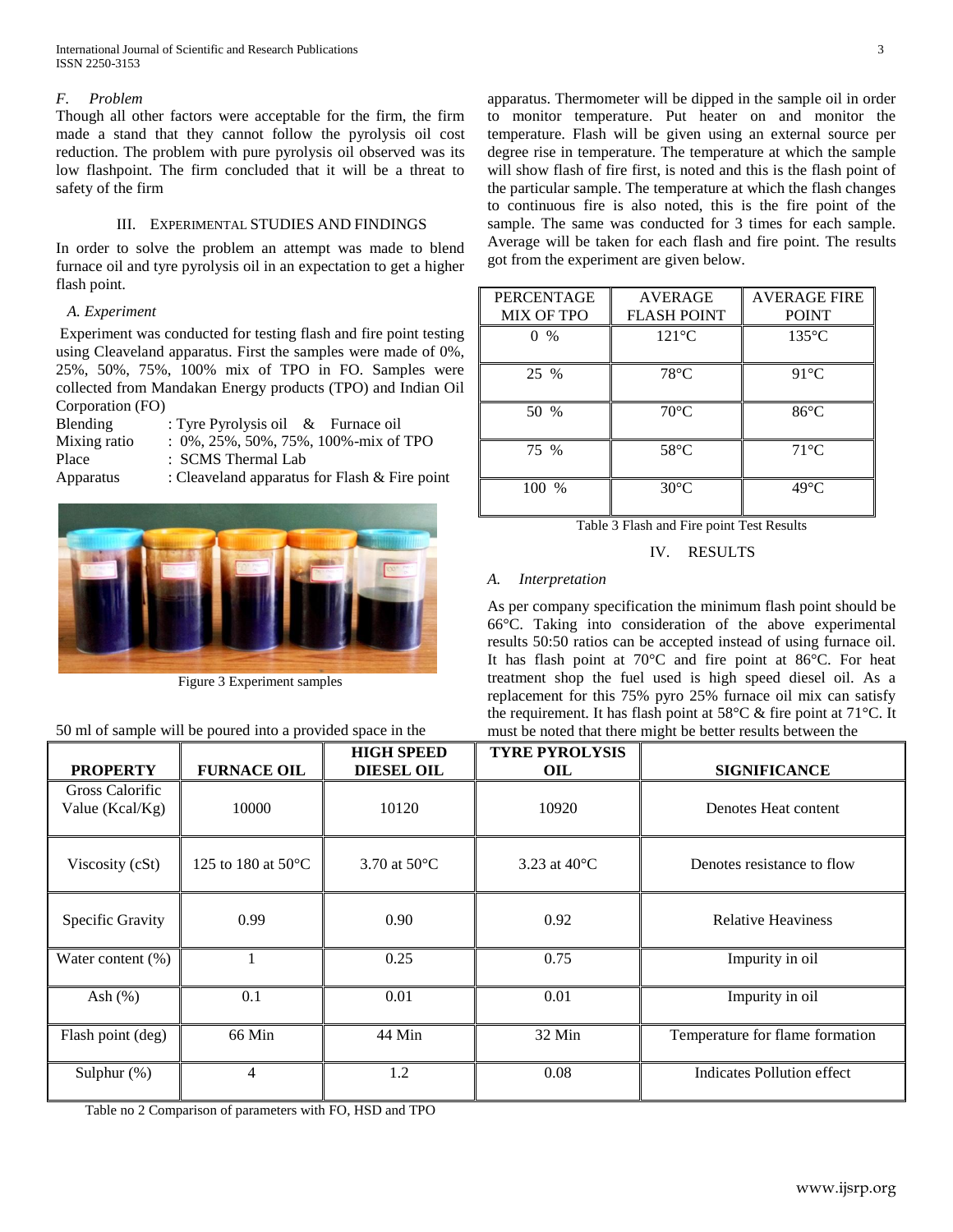percentage 50-75<sub>pyro-fo</sub> mix for FO and for HSD 75-100<sub>pyro-fo</sub> mix.

### *B. Cost Analysis*

As the fuels are different in their calorific values, it won't be correct if found directly the cost difference of using proposed fuel and fuel using at present. The total calorie needed by the company in a year was found out by using total usage of fuel and calorific value of the same. Then total quantity  $\&$  cost of Tyre pyrolysis oil needed to meet the energy calculated was found out. Difference between the amount spent on present fuel and amount which needed to meet the Energy will be the profit.

- Cost of 1 liter of Furnace oil  $=$   $\frac{3}{5}$  44.88
- Cost of 1 liter of HSD  $=$   $\frac{3}{5}$  71.43
- Cost of 1 liter of Tyre pyrolysis oil  $=$   $\frac{1}{5}$  40.07
- Average quantity of Furnace oil  $= 998.70 \text{ KL}$
- Average quantity of HSD  $= 405.07$  KL
- At present the amount required to buy the average quantity of FO & HSD  $=(998.70*44880.90)+$  $(405.07*71439.10)$  = 737.60391\*10<sup>5</sup>  $\bar{5}$
- Calorific value of FO needed  $= 998.7 * 10^{3} * 0.99$  $= 988713*10000$

 $= 988.713*10^7$  Kcal

- Calorific value of HSD needed =  $405.075*10^{3}*0.90$  $=364567.5*10120$  $=368.94231*10^7$  Kcal
- Total calorific value needed in an year

Calorific value of (HSD+FO) =1357.65531\*10<sup>7</sup> Kcal

- Total blended quantity of  $TPO(50:50)$  required to meet total calorific value of FO  $= 988.713 \times 10^7 / 10460$  $= 945232.3136$  Kg
	- $= 945232.3136 / 0.95*10<sup>3</sup>$ = 994.9813827 KL
- Cost required to meet calorific value of FO = 994.9813827\*42475.45  $= 422.6228197*10^{5}$  ₹
- Total blended quantity of  $TPO(75:25)$  required to meet total calorific value of HSD

 $= 368.94231*10<sup>7</sup> /10690$  $= 345128.4471$  Kg  $= 345128.4471 / 0.95*10<sup>3</sup>$  $= 367.1579225$  KL

- Cost required to meet calorific value of HSD  $= 367.1579225*41272.725$  $= 151.5360797*10^{5}$  ₹
- Total cost required to meet total calorific value  $= (151.5360797*10^{5+}$  $422.6228197*10^5$  $=$  574.1588994\*10<sup>5</sup> ₹
- Profit  $=$  (Total amount spent for fuel Amount required to meet total calorific value )

# $= (737.60391*10<sup>5</sup> - 574.1588994*10<sup>5</sup>)$  $= 163.4450106*10^5$

# V. DISCUSSION & CONCLUSION

One of the key interests of this study was to reduce the cost of production in a forging industry. The dimensions included in finding a best alternative fuel. In phase tyre pyrolysis oil which is derived from waste rubber tyres is chosen first as an alternative by comparing with the alternative fuels presently using. Tyre pyrolysis oil was selected on the easiness of availability, cost effectiveness, no change in infrastructure, waste recycling technology. The parameters of tyre pyrolysis oil were found satisfactory and it was compared with the presently using high speed diesel oil and furnace oil. Comparison showed it has all the necessary parameters except the requirement of desired flash point. Firm concluded that low flash point of tyre pyrolysis oil will be a safety threat. So an attempt was made to blend tyre pyrolysis oil and furnace oil. Experiment with the samples 0%, 25%, 50%, 75%, 100% mix of tyre pyrolysis oil was made and tested for flash and fire point testing using Cleaveland apparatus. From the results 50:50 ratios could be effectively used as an alternative for furnace oil and 75% pyro 25% furnace oil mix could be effectively used as an alternative for high speed diesel oil.

Cost analysis based on the results was done and from that it could be stated that if tyre pyrolysis blend is used in that firm, then the company could gain a profit of  $\bar{z}$ 1.63 Crore per year.

### ACKNOWLEDGEMENTS

The authors gratefully acknowledge the support and cooperation provided by the respondents and management of the forging studied. The authors would like to thank everyone who with their constructive comments helped to improve the quality of the paper. We express our thanks to Mandakan Energy products & Indian Oil Corporation who gave us samples and thereby enhancing the quality of the paper.

#### REFERENCES

[1] Pawar Harshal R. and Lawankar Shailendra M. Waste plastic Pyrolysis oil Alternative Fuel for CI Engine – A Review, Research Journal of Engineering Sciences, ISSN 2278 – 9472, Vol. 2(2), 26-30, February (2013).

[2] Murugan S., Ramaswamy M.C. and Nagarajan G., The use of tyre Pyrolysis oil in diesel engines, Waste Management, 28, (12), 2743-2749 (2008).

[3] Jefrey Pilusa and Edison Muzenda, Qualitative Analysis of Waste Rubber-Derived Oil as an Alternative Diesel Additive, (ICCEE'2013) April 15-16, 2013 Johannesburg (South Africa)

[4] M. P. Hirenkumar, and M.P. Tushar, "Emission Analysis of a Single Cylinder Fuelled with Pyrolysis Oil Diesel and its Blend with Ethanol," IJEST, vol. 4, pp. 2834-2838, 2012.

[5] B.E.E. Molewa, Notice of Approval of an Integrated Industry. Waste Tyre Management Plan of the Recycling and Economic Development Initiative of South Africa. South African National Department of Environmental Affairs, vol. 569 No. 35927, 2012.

[6] Mr.Hirenkumar M Patel and M.P. Tushar, Performance analysis of single cylinder diesel engine fuelled with Pyrolysis oil - diesel and its blend with Ethanol, (IJERT) Vol. 1 Issue 4, June – 2012 ISSN: 2278-0181.